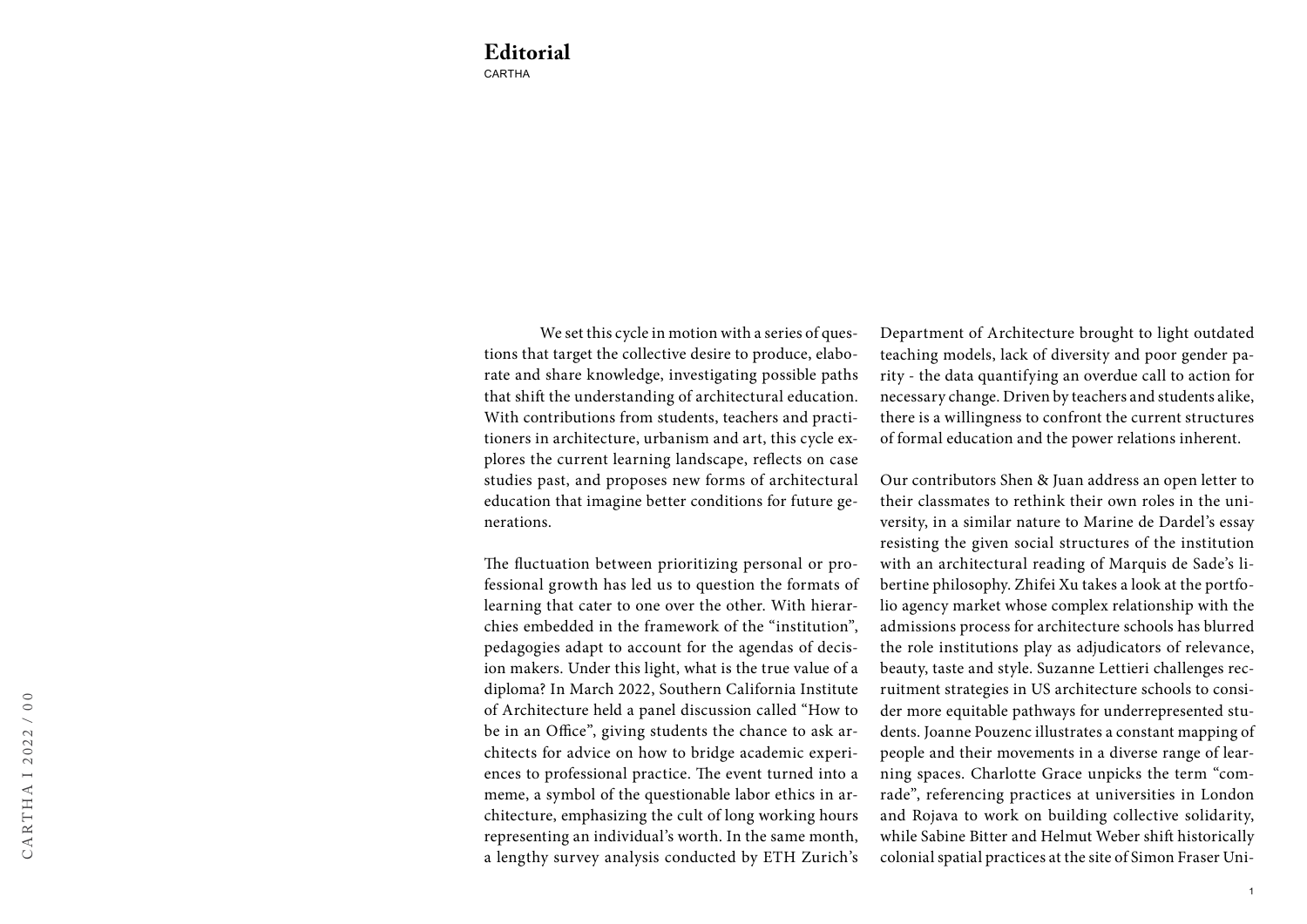## versity in Vancouver.

Though both architectural education and production are a continuously unpredictable process, rooted in a network of changing global issues, their systems of pro liferation have often historically remained stagnant. An active culture of pedagogical experimentation develo ped over the 1960s; educational models were criticized as complacently reflecting on global issues and coun tered by a call for pedagogy to interact with and instigate change within contemporary social, technological and political processes. Brought to a height in 1968, students around the world took to the streets in protest and edu cation systems across all fields were shaken to their core. Ephemeral experiments did much to challenge existing notions of pedagogy, yet the prevailing path to licensure has hardly reformed. Much of the reason may lie in the gap between education and accreditation, two forces in tended to be complementary yet so often contradictory in their motivation, method and outcome.

Learning architecture is undoubtedly rooted in the past – whether it be a reflection, continuation or complete rejection – as we all sit on former foundations to pro pose the new. In this cycle, Pierre Menoud reflects on how the Bologna System has further eroded the experi mental possibilities within architectural education. Ju manah Abbas documents the summer camps of Golan Heights; an initiative founded in 1986 to exercise resis tance against Israeli occupation through a communityled, situated infrastructure of alternative education. Christina Moushoul tracks the development since 1963 of the first semester core studio at Princeton School of Architecture, and Rafael Lorentz rediscovers the peda gogical exercises composing Zumthor's foundation year program during the first three years of existence of the Academy of Architecture of Mendrisio back in 1996. Matthew Kennedy examines the pedagogical career of architect William S. Huff, who largely focused on deve -

loping the study of "basic design" coming from his ex periences at the HfG Ulm. Yosuke Nakamoto reviews the Kenzo Tange laboratory, where some of its students would become the main face of the Japanese metabo lism movement and active in urban development poli cies of the second half of XXth century Tokyo. Visual ar tist Anna Moreno interviewed members of The Global Tools and worked parallelly between practical research, documentation, furniture design and performance.

Given the slow rate of urgent change for social and envi ronmental issues on a global scale, it's somewhat unsur prising that architecture students have been addressing the same concerns for over sixty years. However, new constellations of study have been constantly developing, setting precedent for future learning. The education sys tems of today are as much online tutorials, community workshops and independent collectives as they are dip lomas, grades and work placements. Radical pedagogies have consistently formed the landscape of speculative practice. The boundary drawn around the professional activities of an architect is blurring and extending: how many of today's architecture students will actually go on to become practicing architects and spatial planners in the most traditional sense?

Marwa El-Mubark reconsiders stifling practices in riskaverse institutions to propose a more radical, "handson" approach to education, citing three projects which contribute to a risk-positive culture of experimentation. Meanwhile, Boneless pizza explores the various extrainstitutional learning practices present in today's and yesterday's architectural education. Charlotte Malterre-Barthes and Zosia Dzierżawska propose New Rules for an inter-disciplinary, colorful, and generous school of architecture to strive for an alternative, non-destructive and eco-feminist future vision of the discipline. Thiago Benucci shares a collaboration with the Yanomami peo ple from the Marauiá River (Amazonas, Brazil), questio -